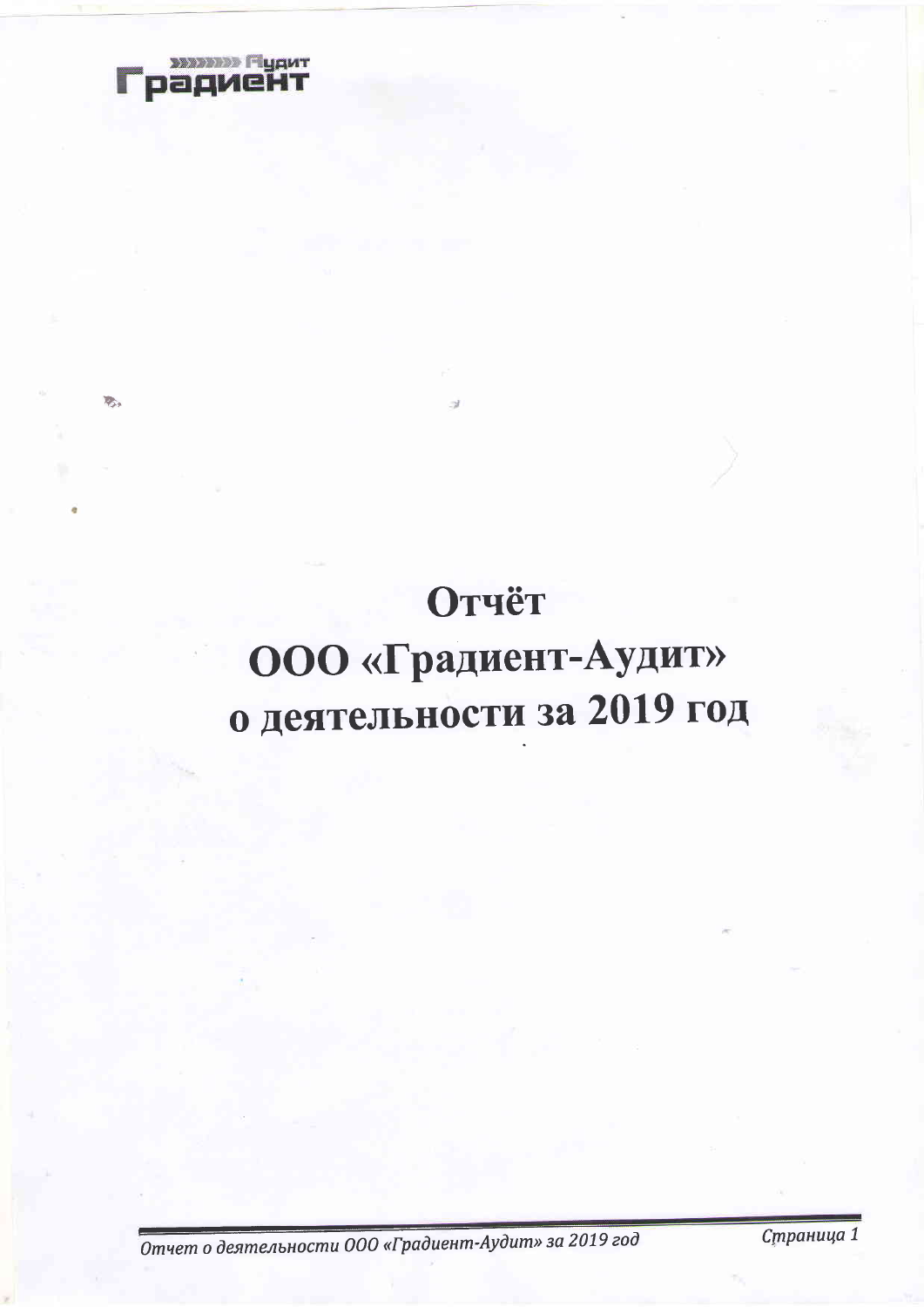

際

| <b>ОГЛАВЛЕНИЕ</b>                                            |                         |
|--------------------------------------------------------------|-------------------------|
| 1. ОРГАНИЗАЦИОННО-ПРАВОВАЯ ФОРМА И УСТАВНЫЙ КАПИТАЛ          | 3                       |
| 2. СВЕДЕНИЯ О СЕТИ АУДИТОРСКИХ ОРГАНИЗАЦИЙ, В КОТОРУЮ ВХОДИТ | 3                       |
| ООО «Градиент-Аудит»                                         |                         |
| 2.1. Сведения о сети аудиторских организаций                 | 3                       |
| 3. СИСТЕМА КОРПОРАТИВНОГО УПРАВЛЕНИЯ                         | $\overline{\mathbf{3}}$ |
| 4. СИСТЕМА ВНУТРЕННЕГО КОНТРОЛЯ КАЧЕСТВА                     | $\overline{4}$          |
| 5. СВЕДЕНИЯ О ПОСЛЕДНИХ ВНЕШНИХ ПРОВЕРКАХ КАЧЕСТВА РАБОТЫ    | $\overline{4}$          |
| 6. ПЕРЕЧЕНЬ ОЗХС, В КОТОРЫХ ПРОВЕДЕН ОБЯЗАТЕЛЬНЫЙ АУДИТ      | $\overline{4}$          |
| 7. ЗАЯВЛЕНИЕ ГЕНЕРАЛЬНОГО ДИРЕКТОРА О НЕЗАВИСИМОСТИ          | 5                       |
| 8. ЗАЯВЛЕНИЕ ГЕНЕРАЛЬНОГО ДИРЕКТОРА О ЕЖЕГОДНОМ ОБУЧЕНИИ     | 5                       |
| 9. СИСТЕМА ВОЗНАГРАЖДЕНИЯ РУКОВОДИТЕЛЕЙ АУДИТОРСКИХ ГРУПП    | 5                       |
| 10. МЕРЫ ПО ОБЕСПЕЧЕНИЮ РОТАЦИИ СТАРШЕГО ПЕРСОНАЛА           | 5                       |
| 11. СТРУКТУРА ВЫРУЧКИ ЗА 2019 ГОД                            | 6                       |

Отчет о деятельности ООО «Градиент-Аудит» за 2019 год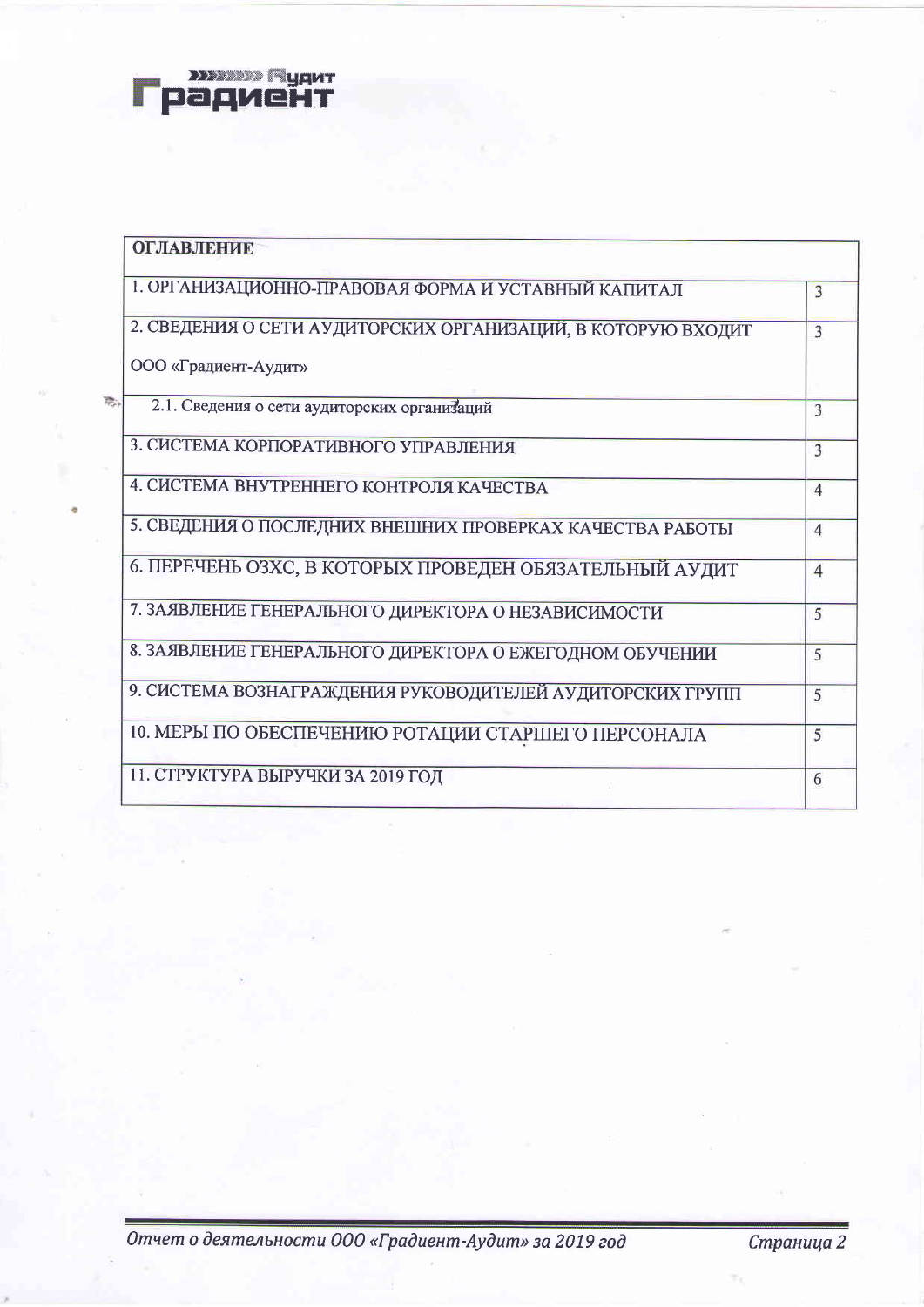

Настоящий отчёт ООО «Градиент-Аудит», члена Саморегулируемой организации аудиторов Ассоциация «Содружество» (далее - СРО ААС) о деятельности за 2019 год составлен в соответствии с Порядком раскрытия информации аудиторскими организациями на своих официальных Интернет-сайтах, утверждённом Решением Правления НП ААС от 20.02.2015 года (протокол №164) на основании решения Совета по аудиторской деятельности от 19.06.2014 (протокол №13).

Настоящий отчёт содержит, в том числе, информацию о проведении ООО «Градиент-Аудит» аудита бухгалтерской (финансовой) отчётности организаций, предусмотренных частью 3 статьи 5 Федерального закона «Об аудиторской деятельности» (далее общественно значимые хозяйствующие субъекты, ОЗХС).

#### 1. Организационно-правовая форма и уставный капитал

Организационно-правовая форма - общество с ограниченной ответственностью.

Все учредители ООО «Градиент-Аудит» - физические лица, граждане Российской Федерации. Доля уставного капитала ООО «Градиент-Аудит», принадлежащая аудиторам, составляет 75%.

### 2. Сведения о сети аудиторских организаций, в которую входит ООО «Градиент-Аудит»

ООО «Градиент-Аудит» не является членом международной сети независимых аудиторских и консультационных фирм.

## 3. Система корпоративного управления ООО «Градиент-Аудит»

Высшим органом управления является Общее собрание участников ООО «Градиент-Аудит». Органами управления являются Общее собрание участников и Генеральный директор, который избирается Общим собранием участников и подконтролен ему.

Общее собрание участников ООО «Градиент-Аудит» рассматривает принципиальные вопросы деятельности компании, утверждает основные регламентные документы, бюджет аудиторской организации.

Генеральный директор 000 «Градиент-Аудит» оперативно управляет всей деятельностью компании, руководствуясь основными нормативными документами и бюджетом, утверждённым общим собранием участников. Генеральный директор действует на основании Устава ООО «Градиент-Аудит» и трудового договора.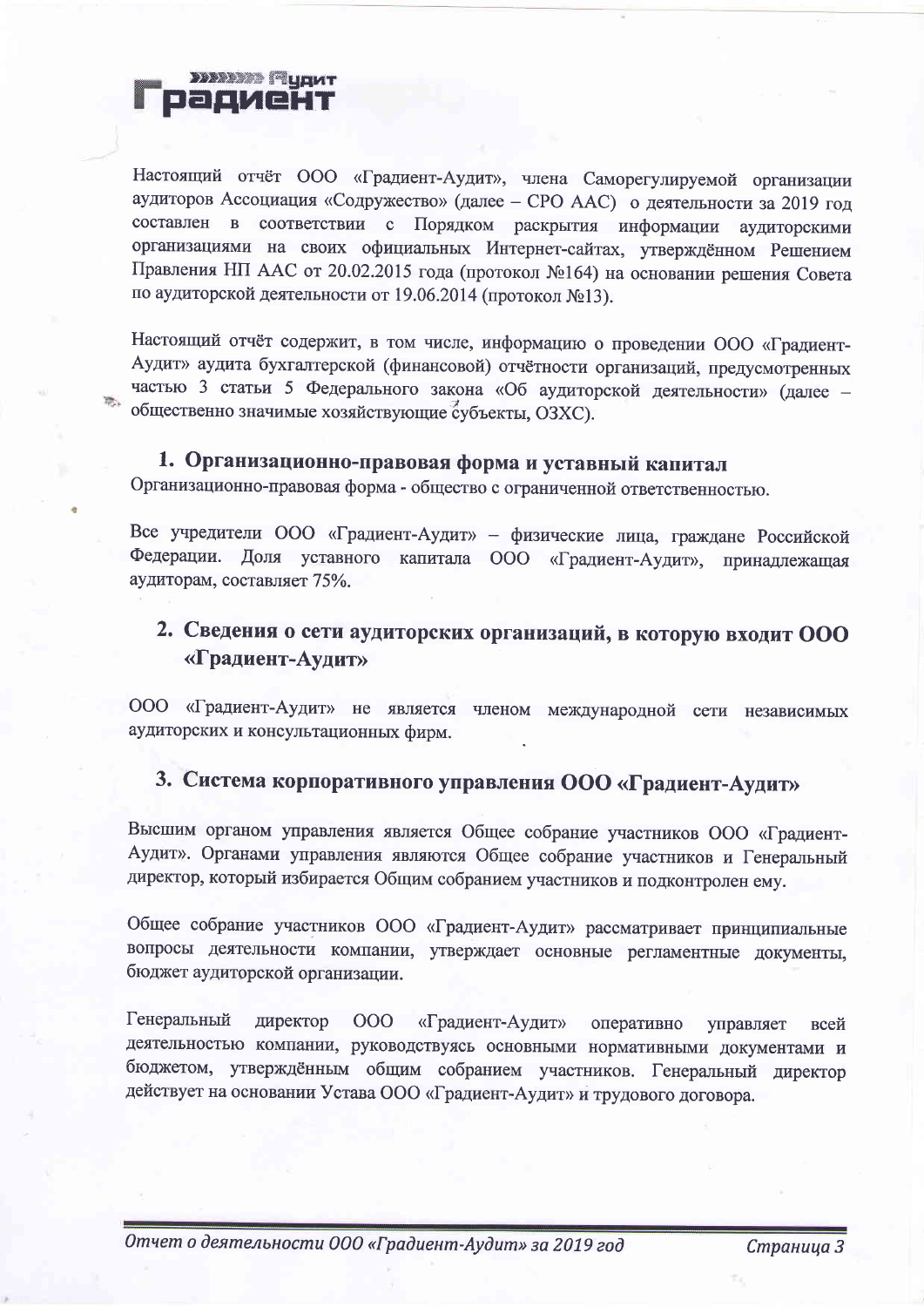**ЭЗУЗЗЭЭ** Пудит pagyeht

#### 4. Система внутреннего контроля качества ООО «Градиент-Аудит».

B 000 «Градиент-Аудит» применяются внутрифирменные стандарты, регламентирующие правила внутреннего контроля качества услуг и внутрифирменный контроль качества. Правила внутреннего контроля качества услуг доведены надлежащим образом до сведения сотрудников.

Каждый специалист ООО «Градиент-Аудит» обязан соблюдать установленные правила и процедуры и несёт персональную ответственность за качество услуг.

Руководство ООО «Градиент-Аудит» постоянно поддерживает культуру оказания услуг, ориентированную на качество, разработав и установив систему четких последовательных оперативных действий и распоряжений со стороны всех уровней руководства ООО «Градиент-Аудит», демонстрирующих важностью системы контроля качества услуг в ООО «Градиент-Аудит».

В рамках наблюдения за уровнем эффективности процедур внутреннего контроля качества ежегодно проверяется качество оказанных в предыдущем году аудиторских проектов. При проверке качества рабочая документация по закрытым проектам за выборочно проверяется на предмет соответствия предшествующий период международным стандартам аудита (МСА) и процедурам внутреннего контроля качества.

#### 5. Сведения о последних внешних проверках качества работы **ООО «Градиент-Аудит»**

Дата, по состоянию на которую проведена внешняя проверка качества работы аудиторской организации: 30.06.2016г.

Наименование органа (организации), проводившего данную проверку - Федеральное казначейство по Свердловской области.

Дата, по состоянию на которую проведена внешняя проверка качества работы аудиторской организации: 31.12.2014г.

Наименование органа (организации), проводившего данную проверку: СРО ААС.

#### 6. Перечень ОЗХС, в которых проведён обязательный аудит

Ниже приведён перечень ОЗХС, в отношении бухгалтерской (финансовой) отчётности которых ООО «Градиент-Аудит» был проведён обязательный аудит в 2019 году.

Организации, в уставных (складочных) капиталах которых доля государственной собственности составляет не менее 25 процентов:

• АО по материально-техническому снабжению «Звук» (г. Екатеринбург).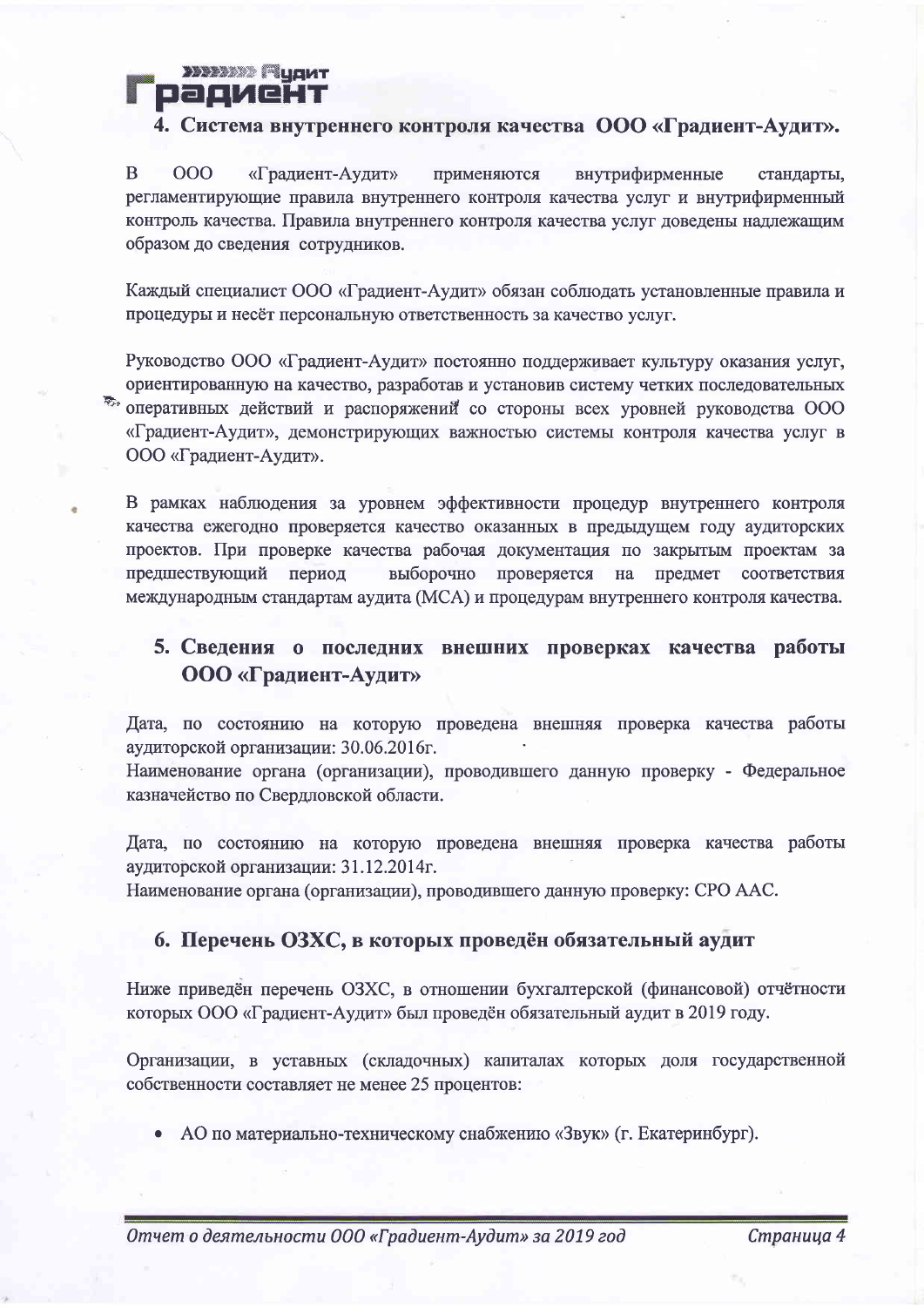#### **ЭЗЭЭЭЭЭ** ГЧЦДИТ радиент

勸

#### 7. Заявление генерального директора о 000 независимости «Градиент-Аудит».

Сотрудники ООО «Градиент-Аудит» действуют добросовестно и объективно на основе знания законодательства, избегая факторов, могущих скомпрометировать **HX** профессионализм.

Порядок и процедуры выявления, оценки значимости и решения проблем, связанных с угрозами независимости, а также необходимые и приемлемые меры предосторожности и действия по устранению или сведению до приемлемого уровня обстоятельств, угрожающих независимости аудиторов и ООО «Градиент-Аудит» в целом от клиента, установлены внутрифирменными положениями о независимости.

Рассматривая вопрос о принятии либо продолжении выполнения задания, а также о требуемых мерах предосторожности или о включении сотрудника в группу аудиторов ООО «Градиент-Аудит» оценивает все сопутствующие обстоятельства, характер задания и угрозы независимости.

#### 8. Заявление генерального директора о ежегодном обучении.

Все аудиторы, являющиеся сотрудниками ООО «Градиент-Аудит», выполняют требования части 9 статьи 11 Федерального закона «Об аудиторской деятельности» о ежегодном обучении по программам повышения квалификации, утвержденным СРО аудиторов.

#### 9. Система вознаграждения руководителей аудиторских групп

ООО «Градиент-Аудит» установлена окладная система вознаграждения **BCCX** сотрудников.

#### 10. Меры по обеспечению ротации старшего персонала

В соответствии с внутрифирменными правилами, смена руководителя аудиторской проверки и ведущих работников, участвующих в аудиторской проверке одного и того же клиента, происходит в ООО «Градиент-Аудит» не реже одного раза в 7 лет.